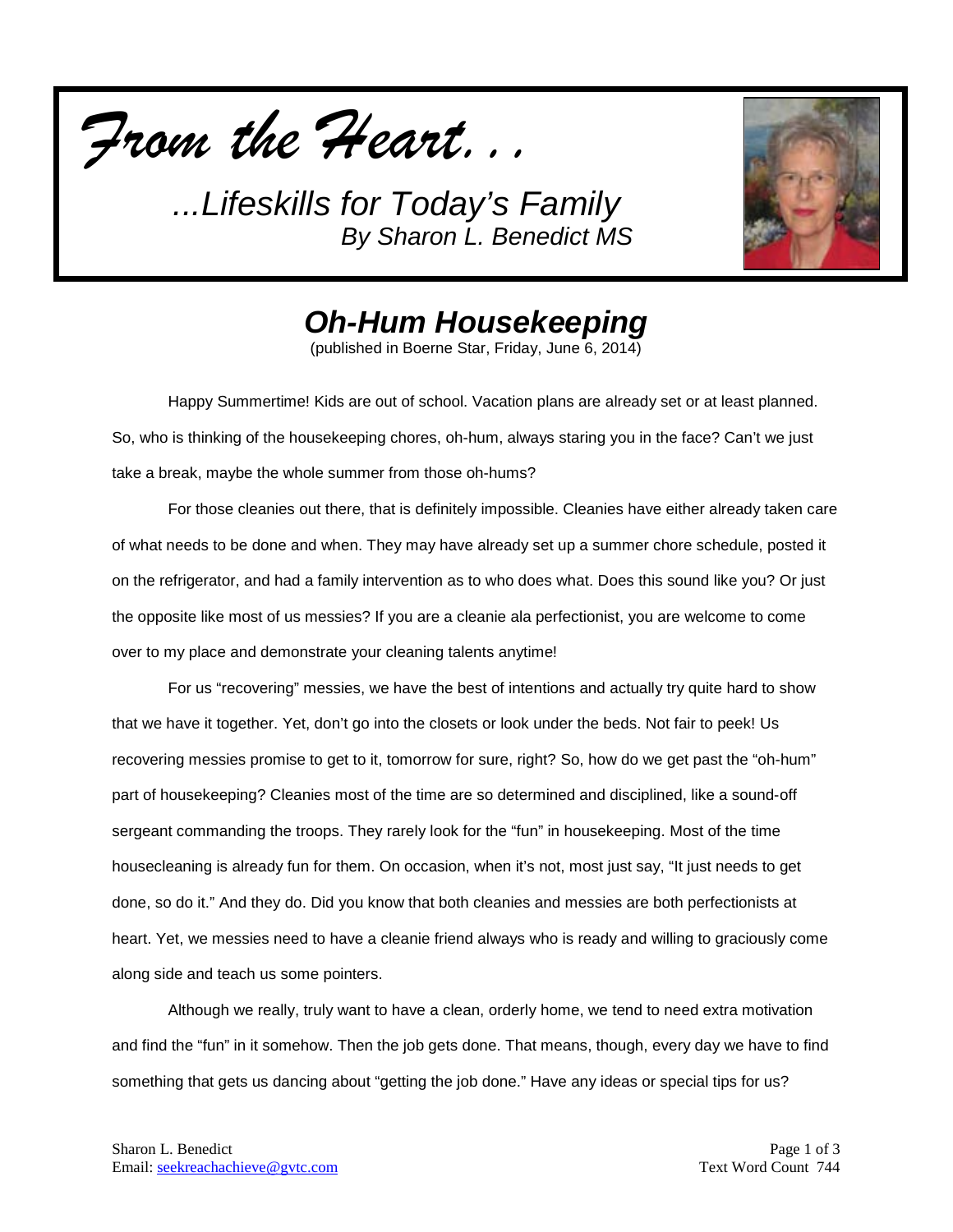Here are a few I have learned from others and on my own to start grooving with the grime. By all means send me an email to share your housekeeping grooving techniques.

- Never let an hour or day go by without putting on some music as you clean the crud. But make sure it's the kind of music that gets you moving.
- Envision yourself while scrubbing the toilet, or washing those dirty "hardly can see through" windows & screens, that you are lounging on a white sandy beach in the Bahamas, under a sunshade canopy sipping your favorite tropical beverage. It is amazing what imagination can do to speed up the more dirty jobs.
- Never feel like you are the only one who has to do all the work. Pass a list to your spouse and kids. And if you are the only person in the household, have a "clean my castle" party with your friends. But keep in mind, that your friends will do a turnaround and invite you to their clean my castle party too. You better show up too, or your friendship may get a little messy.
- If your budget can handle it, hire out. Why not? And if you feel a little guilty about this, with the time you saved volunteer for some worthy group or organization.
- Spread the trash cleaning over time. Even cleanies don't try to do everything in one day. Spread out the chores over the week, even months for those more seasonal jobs.
- Grab the latest, greatest gadget to more efficiently and effectively clean your castle. Don't break your budget though and make sure that gadget will last a very long time. There are all kinds of gadgets out there, but many break in your hands the first few times you use it.
- If the latest, greatest gadget is not your style, go simple with products and tools.

Well, I hope these tips offer some motivation and maybe a few chuckles to get the oh-hum housekeeping chores done with a smile. To learn more about the wonderful qualities and characteristics of both a cleanie and messie, go to [http://messies.com.](http://messies.com/) You will also find tips for eliminating clutter, organizing your home, and simplifying your life. Doesn't that sound simply stupendous!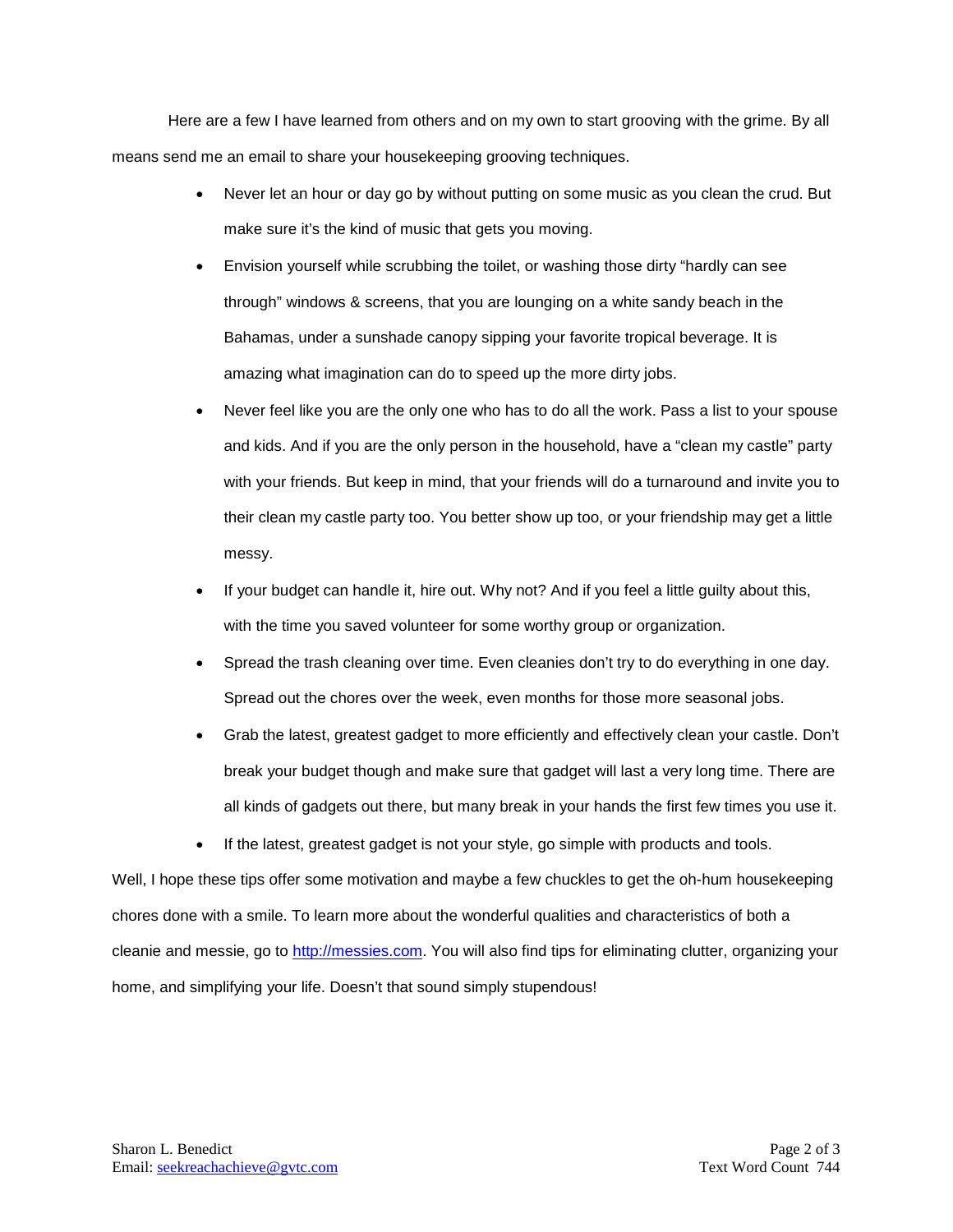*Sharon L. Benedict, is a speaker, author, and weaver, and loving it! She is available for speaking engagements, freelance writing, and will even weave you a one-of-kind creation, just for you. Sharon also welcomes your questions and comments and can be contacted a[t seekreachachieve@gvtc.com.](mailto:seekreachachieve@gvtc.com) Visit her website at* 

*[www.celebratingyourjourney.com.](http://www.celebratingyourjourney.com/)*

--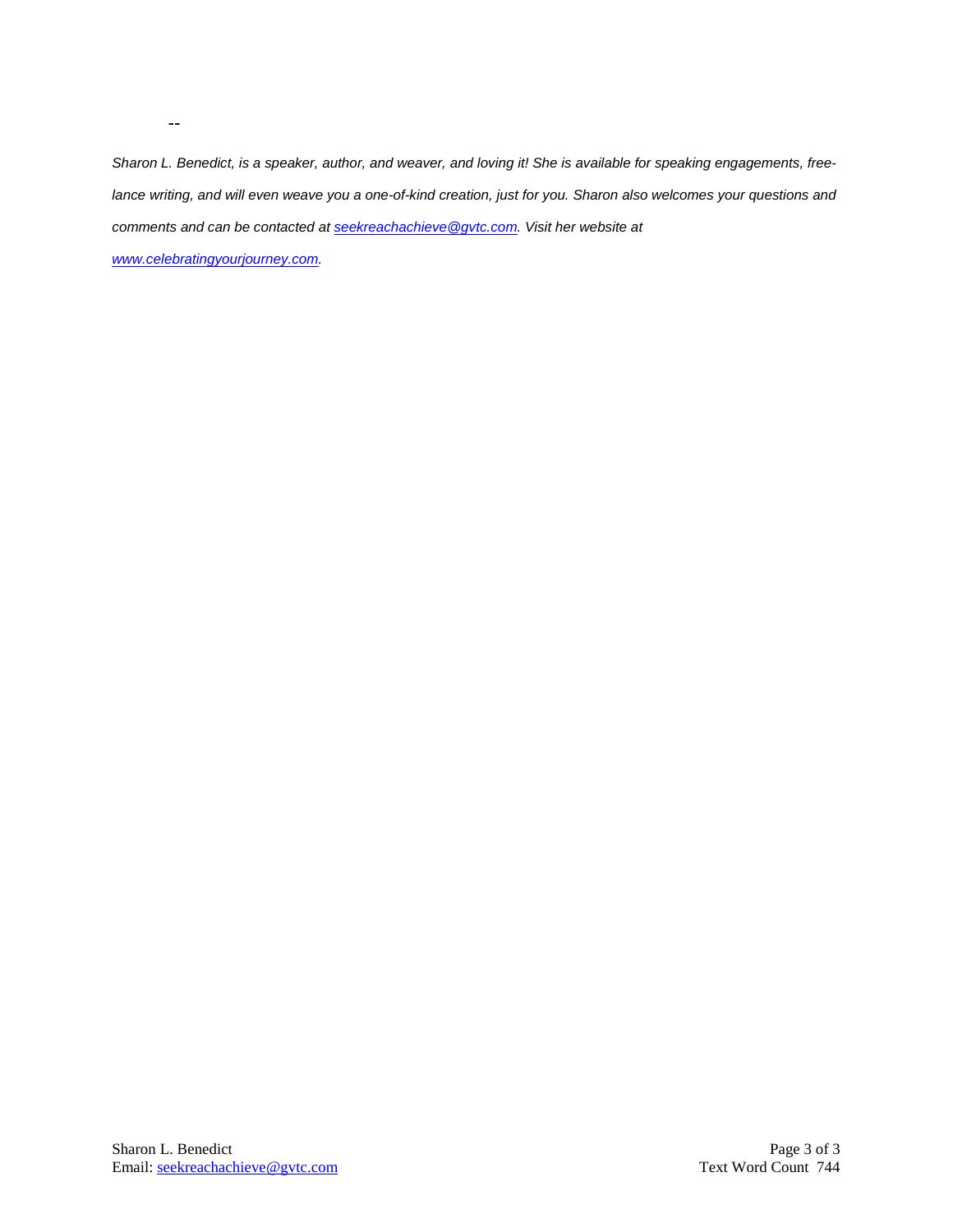



# *Housekeeping with Personality, part 1*

(published in Boerne Star, Friday, June 13, 2014)

I hope you were able to take a peek at the Messies website I left you with last article to get a feel for what you consider yourself to be, a Messie like me or Cleanie. Being the messie that I am with the most noble of intentions, even as a writer, I decided to take a break and resurrect one of my 2007 articles for the next couple rounds. For newbies to *From the Heart,* enjoy. For those most loyal followers, I hope you too will enjoy the opportunity to review how doing housekeeping with personality can make all the difference in the way you actual clean your castle.

Is it only procrastination, disorganization or both that causes clutter? Is there another reason for being a *Messie* or a *Cleanie*? Might your personality style influence your housekeeping "want to?" I think so; and so does Sandra Felton, the master maven of housekeeping for *Messies*

### [\(http://www.messies.com/\)](http://www.messies.com/).

Remember those DISC personality styles covered in an previous articles? Well, both *Cleanies*  and *Messies* can have any combination of personality styles—one primary and another more secondary. Whatever combination, we all have certain behavioral strengths and weaknesses depending on our values, genetics, and childhood through adult life role models & experiences. In addition, your style will be altered somewhat by your focus or setting—personal or professional, workplace, home, school, social. Yet, the strength and weakness with each style for the *Cleanie* and *Messie* are played out differently. *Messies* have to work harder at encouraging their strengths and working with or around their weaknesses.

As a short review, DISC is an acronym for the four personality styles created by Hippocrates around 400BC (Choleric, Sanguine, Phlegmatic, Melancholy); then developed by Dr. William Marston,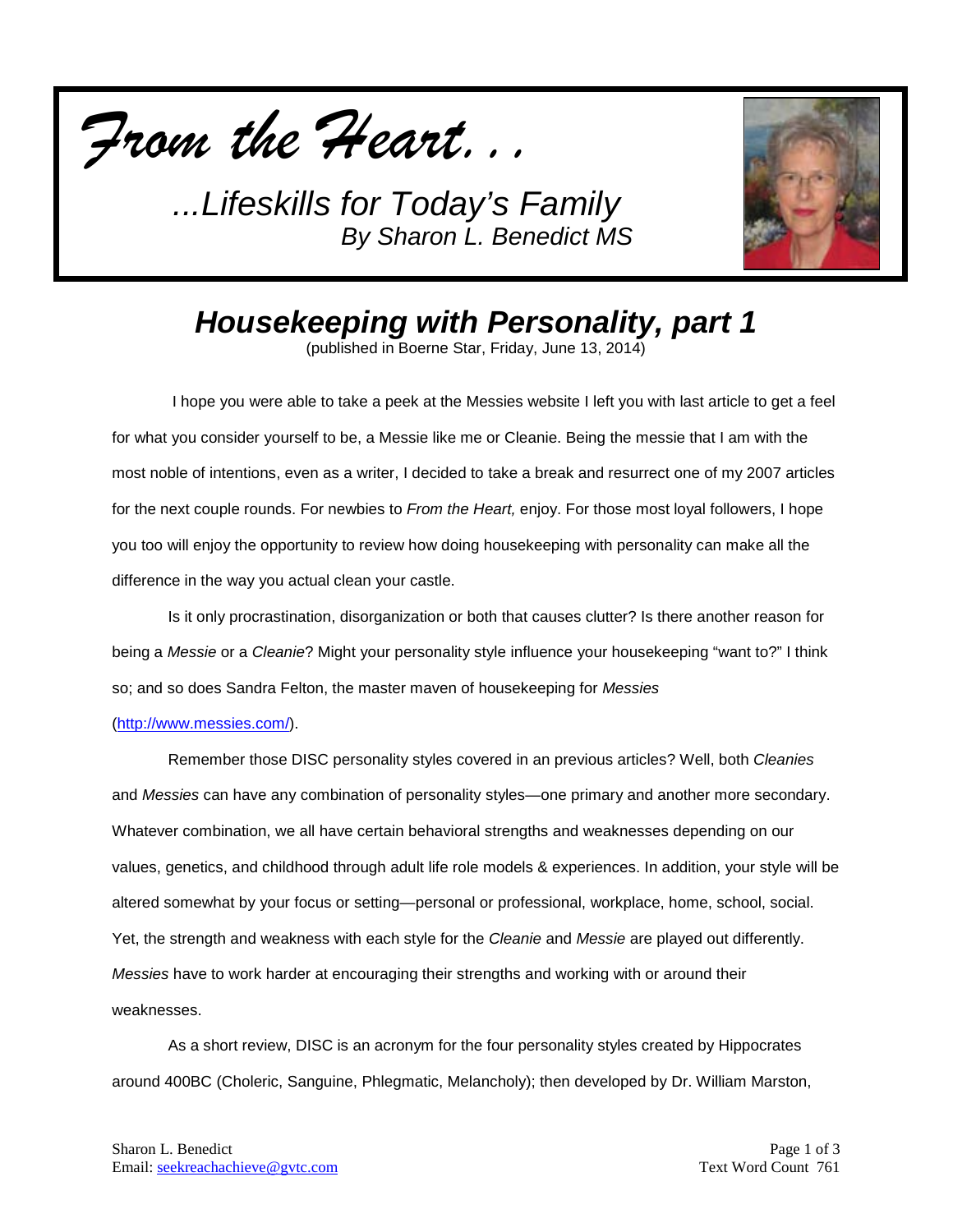one of the foremost psychologists of the twentieth century. Dr. Marston extensively studied the characteristics, patterns and responses of thousands of individuals. From this research, Marston wrote "The Emotions of Normal People." He then developed an assessment to measure these four important behavioral factors. Martson's acronym, DISC, represent these four personality/behavioral styles—

### **Dominance, Influence, Steadiness, Compliance**.

DISC is a universal language of behavior that has been validated in over 25 countries since Marston introduced the model in 1928. DISC provides a neutral language to allow the discussion of individual behavioral differences; it is not a "label" that is placed on individuals. DISC identifies how four behavioral factors interact and emphasizes the strengths and uniqueness of each individual; and helps us to more successfully navigate relationships and life.

For the primary **Dominant personality style**, they are direct, decisive, problem solver, risk taker; self-starter, innovator, and excellent organizer. They challenge the status quo. They, however, may overstep authority, display an argumentative attitude, dislike routine, and attempt too much at once.

For the **Influential style**, they are enthusiastic, trusting, optimistic, persuasive, talkative, impulsive, and emotional. They are also creative problem solvers, great encouragers, motivate others to achieve, have a positive sense of humor, negotiate conflicts, and are peacemakers at heart. Yet, they may be more concerned with popularity than tangible results, are inattentive to detail, overuse gestures and facial expressions, and tend to listen only when it is convenient.

For the **Steadiness style**, they very good listeners, team players, possessive, steady, predictable, understanding, and friendly. They are also reliable and dependable, a loyal team worker, compliant toward authority, patient and empathetic, and good at hold a grudge, sensitive to criticism, and have difficulty establishing priorities.

For the **Compliance style**, they are accurate, analytical, conscientious, careful, fact-finders, creative, precise, have high standards, and are systematic. They also contribute perspective, are an anchor of reality, conscientious and even tempered, thorough in all activities, define situations, & gather, criticize and test information. However, they may need clear-cut boundaries for actions/relationships, are bound by procedures and methods, get bogged down in details, prefer not to verbalize feelings, and will give in rather than argue.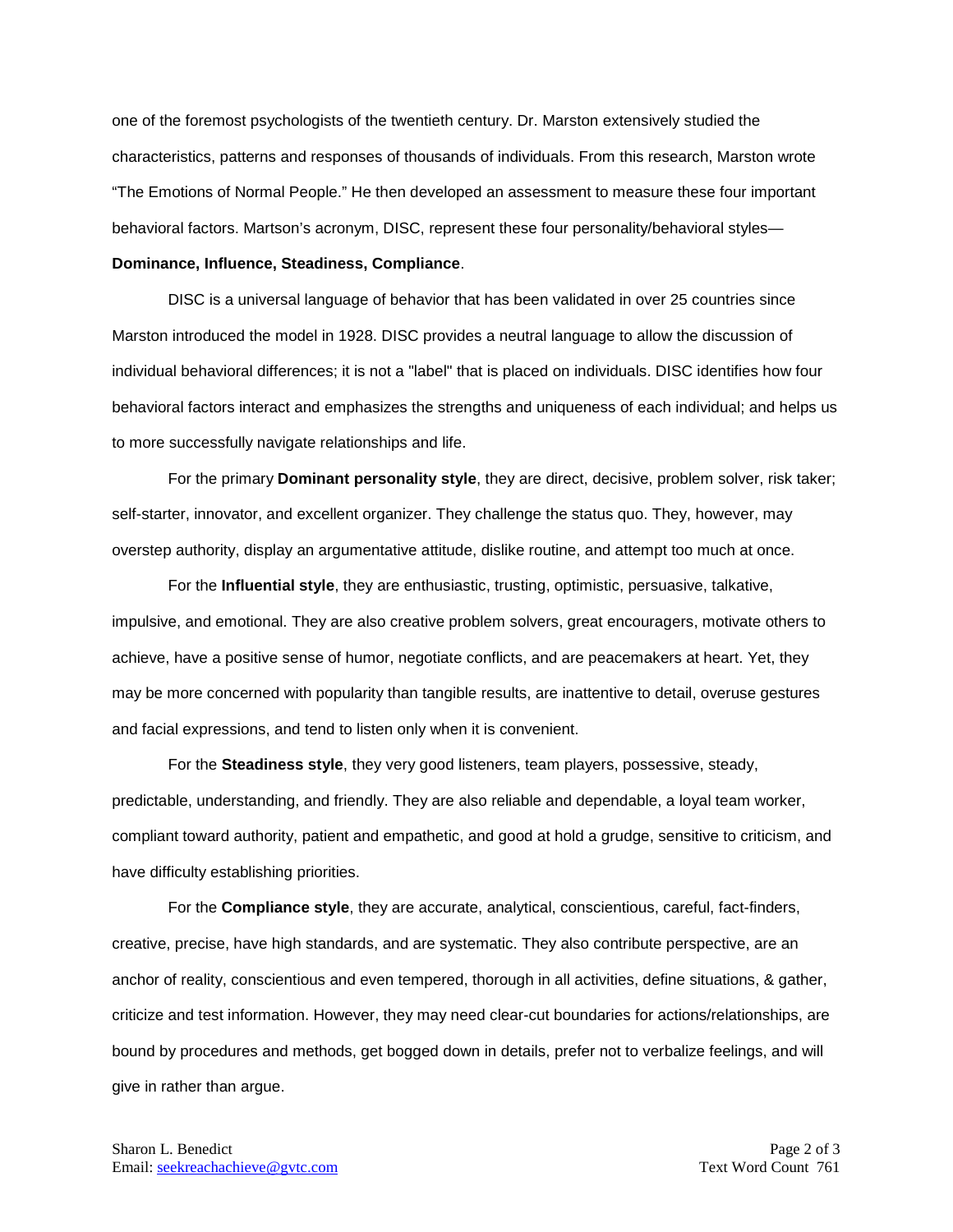So, how do these styles fit for a *Cleanie & Messie*? In order for us messies to more clearly understand the messie's dilemma and the road toward becoming more of a cleanie, let's look at those personality characteristics of a cleanie. Most *Cleanies* express a combination of Dominant, Influential, Steadiness, and/or Compliance. For these cleanies, they are generally focused, on task to get the job done. Now that I have hopefully caught your curiosity, *Housekeeping with Personality* will continue with part 2 about Dominant cleanies, Influential cleanies, Steady cleanies, and Compliant cleanies.

--

*Sharon L. Benedict, is a speaker, author, and weaver, and loving it! She is available for speaking engagements, freelance writing, and will even weave you a one-of-kind creation, just for you. Sharon also welcomes your questions and comments and can be contacted a[t seekreachachieve@gvtc.com.](mailto:seekreachachieve@gvtc.com) Visit her website at [www.celebratingyourjourney.com.](http://www.celebratingyourjourney.com/)*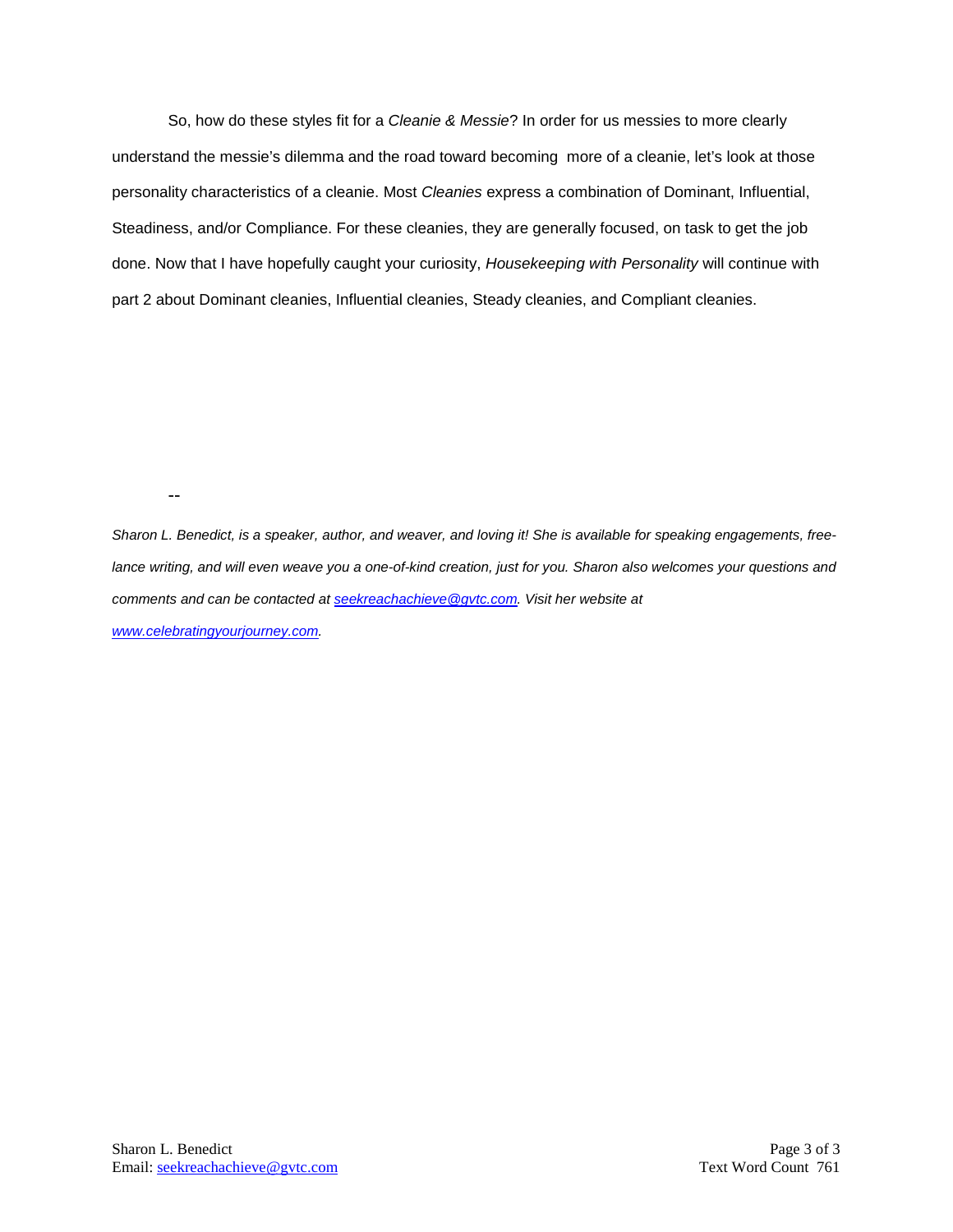



# *Housekeeping with Personality, part 2*

(published in Boerne Star, Friday, June 20, 2014)

In the previous article the focus was on the personality behavioral styles developed in 1928 as described by Dr. William Martson, one of the foremost psychologists of the twentieth century. Borrowing from Hippocrates' personality styles from around 400BC (Choleric, Sanguine, Phlegmatic, Melancholy), Dr. Marston extensively studied the characteristics, patterns and responses of thousands of individuals. Martson then developed an assessment to measure these four important behavioral factors. His acronym, DISC, represent these four personality/behavioral styles—**Dominance, Influence, Steadiness,** 

### **Compliance**.

When it relates to whether we find ourselves to be a Cleanie or Messie, is it only procrastination, disorganization or both that causes clutter? Is there another reason for being a *Messie* or a *Cleanie*? Might your personality style influence your housekeeping "want to?" I think so; and so does Sandra Felton, the master maven of housekeeping for *Messies* [\(http://www.messies.com/\)](http://www.messies.com/). Let's see from Cleanies' personality style perspectives how us Messies with our frustrating but noble intentions can overcome the crisis of clutter and cleaning.

For **Dominant cleanies**, they are generally optimistic, take-charge, goal-oriented people. Yet, they tend to be dictatorial and impatient with others if the job isn't done their way and on time; and do not want to be taken advantage of. As you can probably imagine, they may be a "do it myself in order to do it right" kind of person or job it out with clear, required outcomes. They are hard to change. So, if you live or work with Dominants, and they are interfering with your life by their abrasive approach, you need to let them know about it. On the other hand, *Messies* really need the organizational abilities of Dominants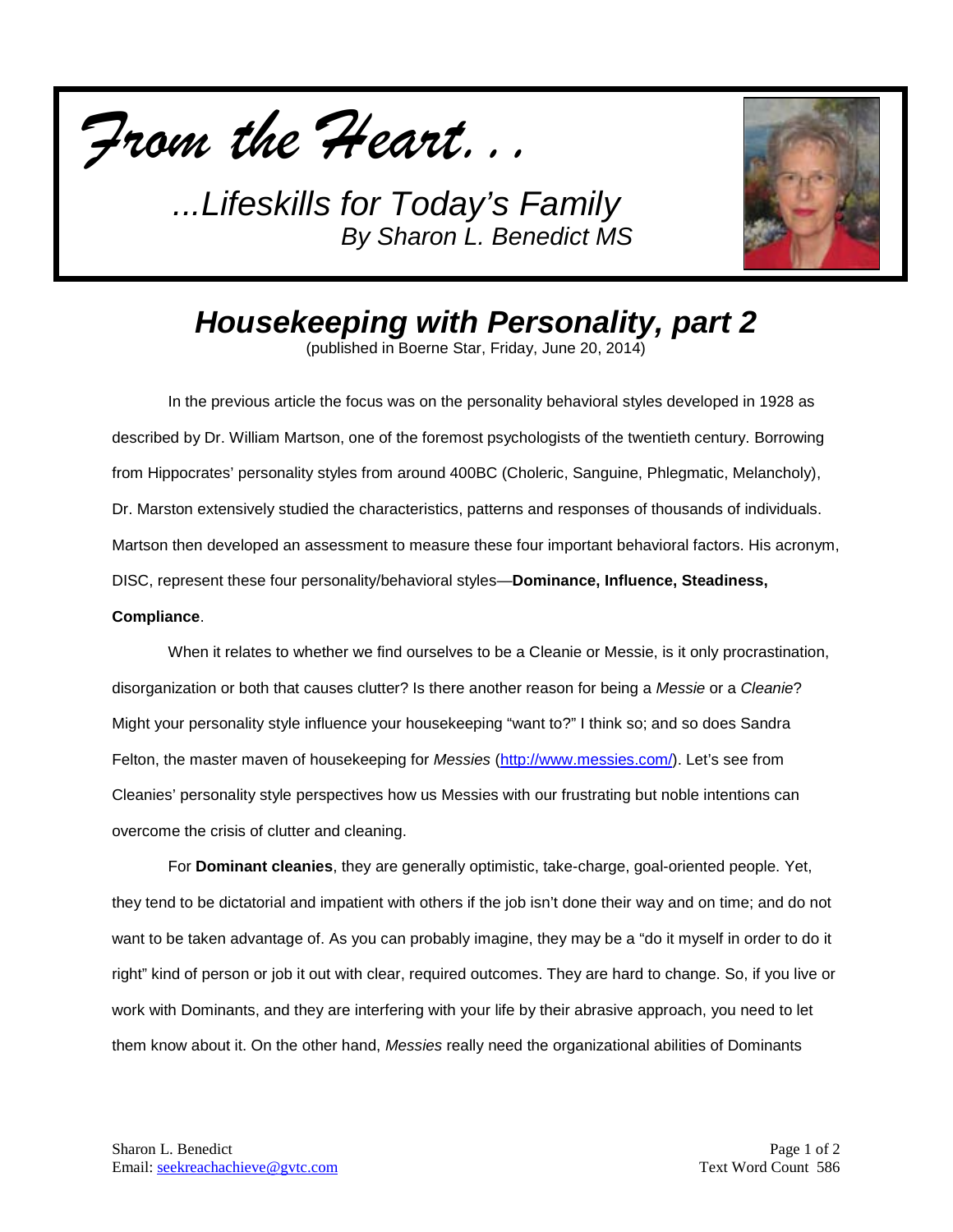once the tension between them is resolved. As long as the *Messie* asks for help, then Dominants can be a real asset.

For the **Influential cleanie**—is there any such a person out there? I'm not certain. Although Influentials have so many great qualities, they are often inattentive to detail. While they love people and genuinely live in the moment, they also tend to forget things that need to be done, particularly when not convenient.

In other words, most *Messies* are basically Influentials. This is usually the case unless the person with any other primary personality style is in the middle of a major life challenge or is simply burned out for whatever reason. Yet, these other styles seem to gravitate to taking the time to clean and remove clutter as active therapy. For most influential messies, they would rather go to a party, shop, drop in on a friend for some fun the rest of the day. The stress and strain seem to simply fade away with the fun.

All the perfection the other personality styles live and breathe by drive Influentials crazy and even discourage them from trying. Yet, they need to balance their own primary behavioral characteristics with the others to stay on task. One solution for Influentials is to hire out to get the job done and enjoy the interactive relationship all at the same time. Hopefully, the budget can handle it. Either way, Infuentials are creative thinkers and will figure out what works for them.

Have you discovered where you see yourself yet? If not, in part 3 of *Housekeeping with Personality,* the other two personality styles, Steady and Compliant cleanies, will be covered. Stay tuned you awesome cleanies and messies.

--

*Sharon L. Benedict, is a speaker, author, and weaver, and loving it! She is available for speaking engagements, freelance writing, and will even weave you a one-of-kind creation, just for you. Sharon also welcomes your questions and comments and can be contacted a[t seekreachachieve@gvtc.com.](mailto:seekreachachieve@gvtc.com) Visit her website at [www.celebratingyourjourney.com.](http://www.celebratingyourjourney.com/)*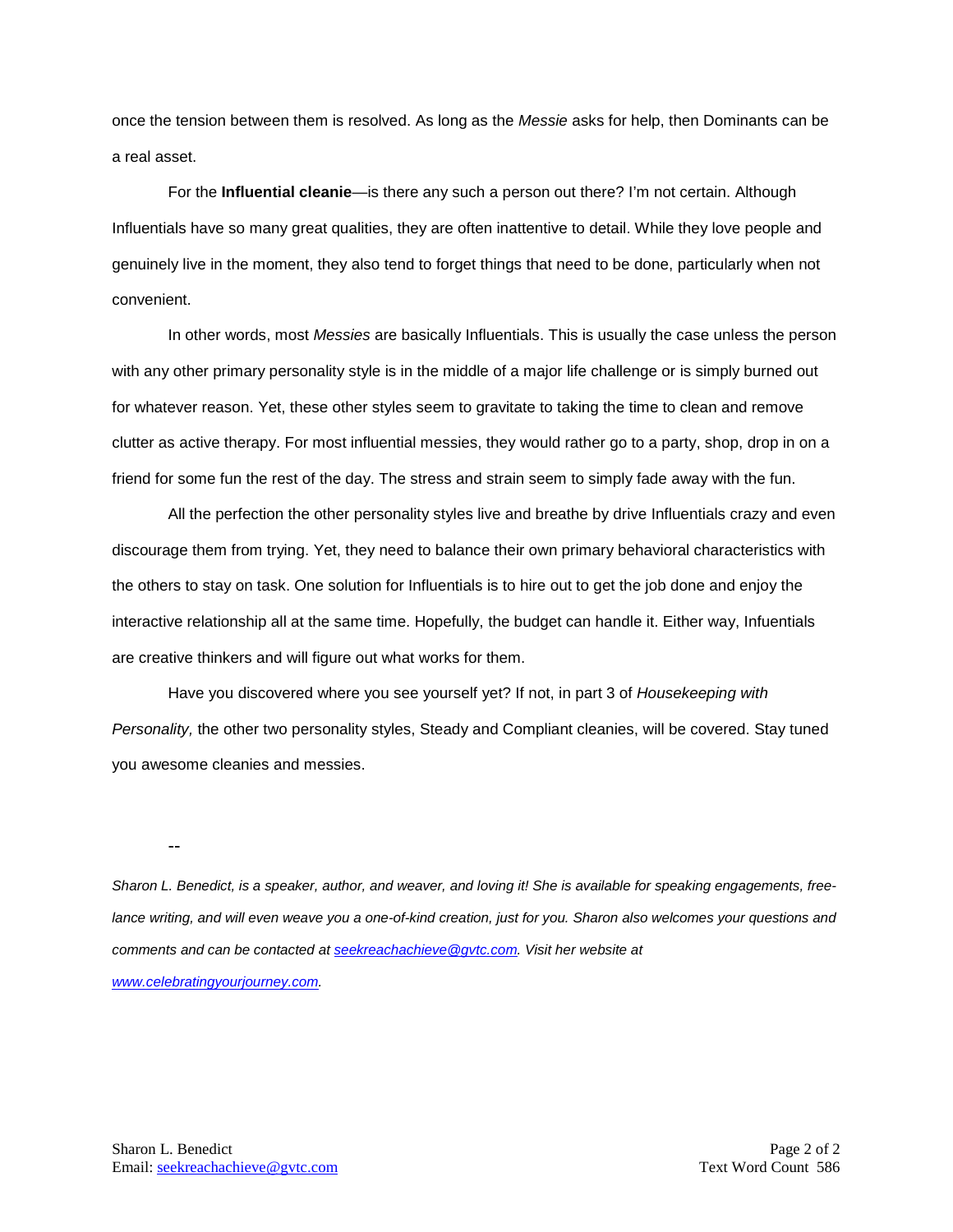



# *Housekeeping with Personality, part 3*

(published in Boerne Star, Friday, June 27, 2014)

Have you discovered where you see your DISC personality style behavior yet with Dominant or Influential characteristics for a cleanie or messie? If not, here are two other personality styles for Steady and Compliant cleanies that may get your attention. Sandra Felton master housekeeping and organization maven [\(www.messies.com\)](http://www.messies.com/) defined Messies in a variety of styles—Perfectionist, Rebellious, Relaxed, Sentimental, Spartan, Clean, Safe, Old-Fashioned, and Idealistic. These styles basically combine the four basic DISC styles, dominant, influential, steady, and compliant in various combinations.

Remember, William Marston coined the term DISC in the 1920s after his comprehensive research on human behavior that culminated in the terms Dominant, Influential, Steady, and Compliant. For ease of discussing this topic, I have focused throughout this article series on these four main personality behavioral styles with the understanding that each person has a unique combination of these styles related to being a cleanie or messie. For us messies, we learn a great deal from getting a glimpse into the behavioral style of cleanies.

For **Steady cleanies**, as long as they are affirmed and secure, they do a great job in housekeeping and stick to the schedule. Remember, Steadies are easygoing people, low-keyed, patient, and accommodating. Yet, they may not be easily motivated and do not have much get-up-and-go; and can easily become a *Messie*. They tend to have a low-energy level and are indecisive at times. Planning major projects or marathon cleaning is not in their vocabulary; and may, at times, border on laziness. They just don't want to commit to something that will require more work than they really want to do. Sometimes, they really don't care if it's neat or not. They prefer to *think about things* rather than actually do the job. So, clear, continuous affirmation and encouragement with any task, taken one step at a time,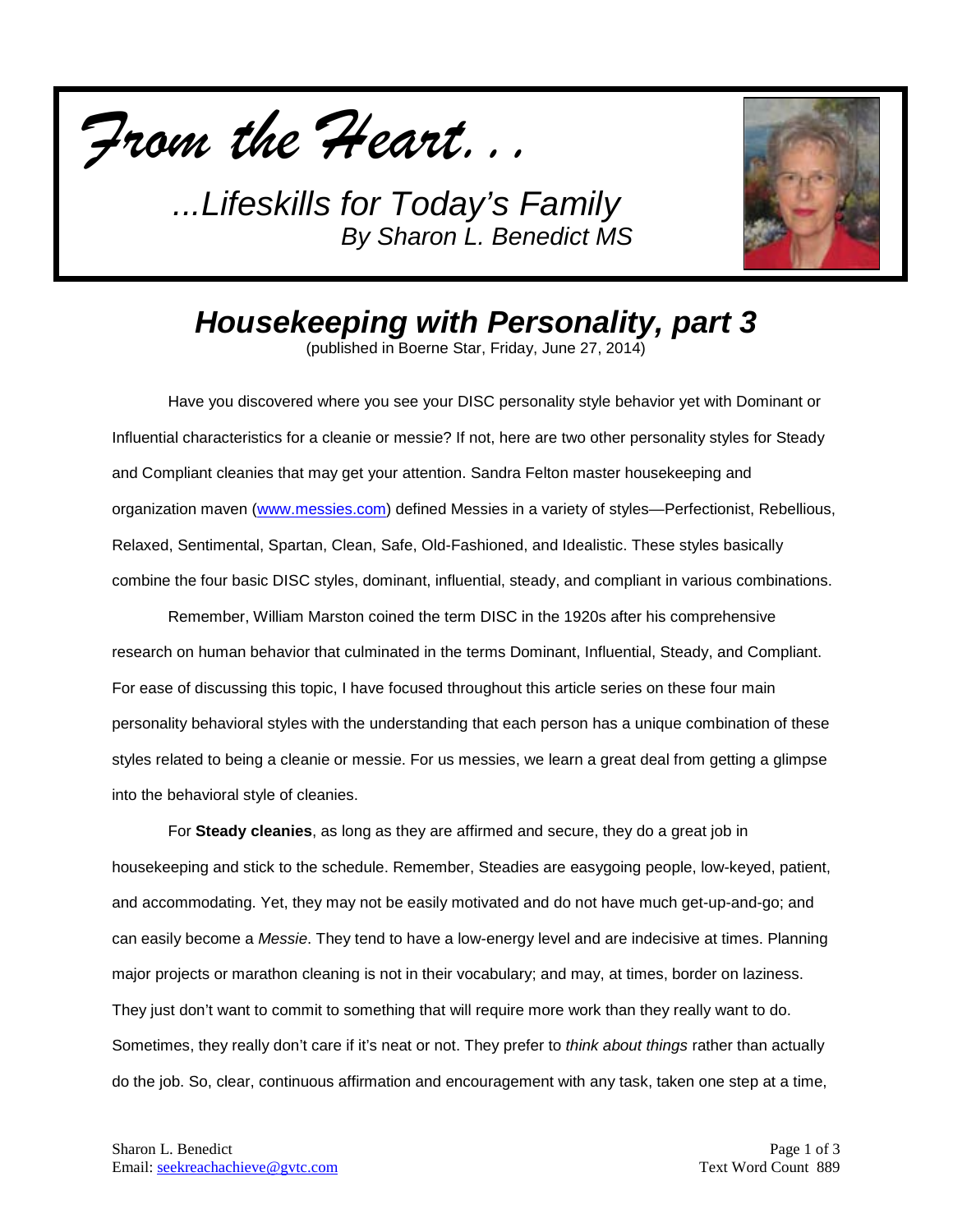is on the top of the list for working with a Steady as a cleanie or messie. Otherwise, they will feel overwhelmed; and that only amplifies their stubborn streak that may surface.

For the **Compliant cleanie**, the order that things are done and the details to get them done are paramount. Their focus is "how do I specifically get this job done and is the time line realistic?" If so, they are on task and on schedule to the very last detail. They live their best in a home that is orderly and serene. When it comes to housekeeping, they are perfectionists, and nothing a *messie* does may be good enough for them. They may also be more critical and hurtful, which is the very same thing they are sensitive about. That sensitivity only amplifies their self-criticism as a perfectionist. They will then tend to procrastinate and slip into being a *messie* themselves*.* Again, affirmation and clarity are the keys to getting Compliants back on task and secure.

I hope reviewing these DISC personality style behaviors for cleanies helped you learn more about yourself and ways to get the jobs done while sharing the tasks with other cleanies and messies. Although, I have rarely hired out, I consider myself a reformed Influential *Messie* now *Cleanie*, who occasionally regresses with other empathic messies. Over the years, my secondary Compliant with a little Steady style has kicked in to keep me on task! There is no telling what I would be today without this blend—probably thoroughly enjoying people while having clutter and chaos when I walk into my home.

Another reason for my willingness to change over the years is my Compliant/Steady and at time Dominant style hubby who helped maintain a standard I would never be able to sustain alone. That's for sure! While he worked on "the way" he communicated with me, I worked on actually "getting the job done!—and sharing the load with him, of course!" Now that we are living the retired life but still oh so busy with life, hubby has half the house to clean, and I have the other half to maintain. Yet, as the years go by we tend to let the mess stay around a little longer, like an old friend!

Felton has actually added her own fifth temperament or personality style, *Messies Temperament Personality* combining many of the behavior characteristics of the other four. You can learn more at Felton's messies.com website. Felton generally defined her *Messies Personality* style as frequently confused and frustrated by their own temperament, encompassing a "combination of conflicting characteristics of the other groups in varying combinations." Yet, they are basically Influential or Sanguine.